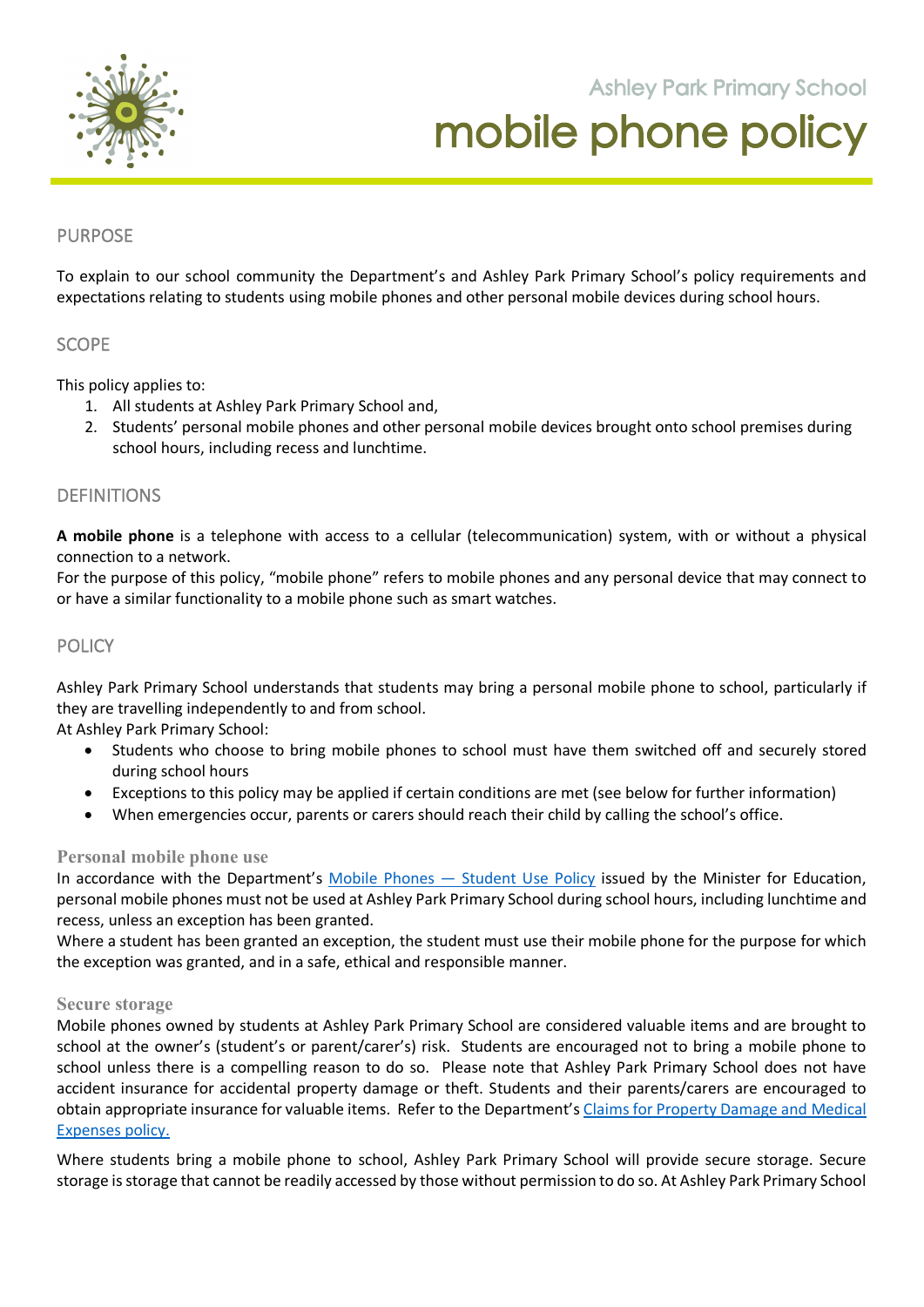students are required to store their mobile phones in the lockable safe in the Senior Learning Space. The Senior community teachers are available between 8.50am and 9am and 3.30pm and 3.40pm for students to secure and collect their phone. If students arrive after this time they need to notify their community teacher that they need to secure their phone and arrangments will be made for them to do this as soon as practical. If leaving early they will need to retrieve their mobile phone from their safe on the way to the office.

## **Enforcement**

Students who use their personal mobile phones inappropriately at Ashley Park Primary School will be aksed to immediately place the mobile phone in the safe. Dependent on the student's response and the number of times they have used their mobile phone at school they may be issued with consequences consistent with our school's existing *Student Wellbeing and Engagement* and *Bullying Prevention* policies.

At Ashley Park Primary School inappropriate use of mobile phones is **any use during school hours**, unless an exception has been granted, and particularly use of a mobile phone:

- in any way that disrupts the learning of others
- to send inappropriate, harassing or threatening messages or phone calls
- to engage in inappropriate social media use including cyber bullying
- to capture video or images of people, including students, teachers and members of the school community without their permission
- to capture video or images in the school toilets, changing rooms, swimming pools and gyms
- during exams and assessments

## **Exceptions**

Exceptions to the policy:

- may be applied during school hours if certain conditions are met, specifically,
	- o Health and wellbeing-related exceptions; and
	- o Exceptions related to managing risk when students are offsite.
- can be granted by the principal, or by the teacher for that class, in accordance with the Department's Mobile Phones — Student Use Policy.

The three categories of exceptions allowed under the Department's Mobile Phones - Student Use Policy are:

## *1. Learning-related exceptions*

| <b>Specific exception</b>                                                                                                          | <b>Documentation</b>                                   |
|------------------------------------------------------------------------------------------------------------------------------------|--------------------------------------------------------|
| For specific learning activities (class-based exception)                                                                           | Unit of work, learning sequence                        |
| For students for whom a reasonable adjustment to a learning<br>program is needed because of a disability or learning<br>difficulty | Individual Learning Plan, Individual Education<br>Plan |

## *2. Health and wellbeing-related exceptions*

| <b>Specific exception</b>        | <b>Documentation</b>        |
|----------------------------------|-----------------------------|
| Students with a health condition | Student Health Support Plan |
| Students who are Young Carers    | A localised student record  |